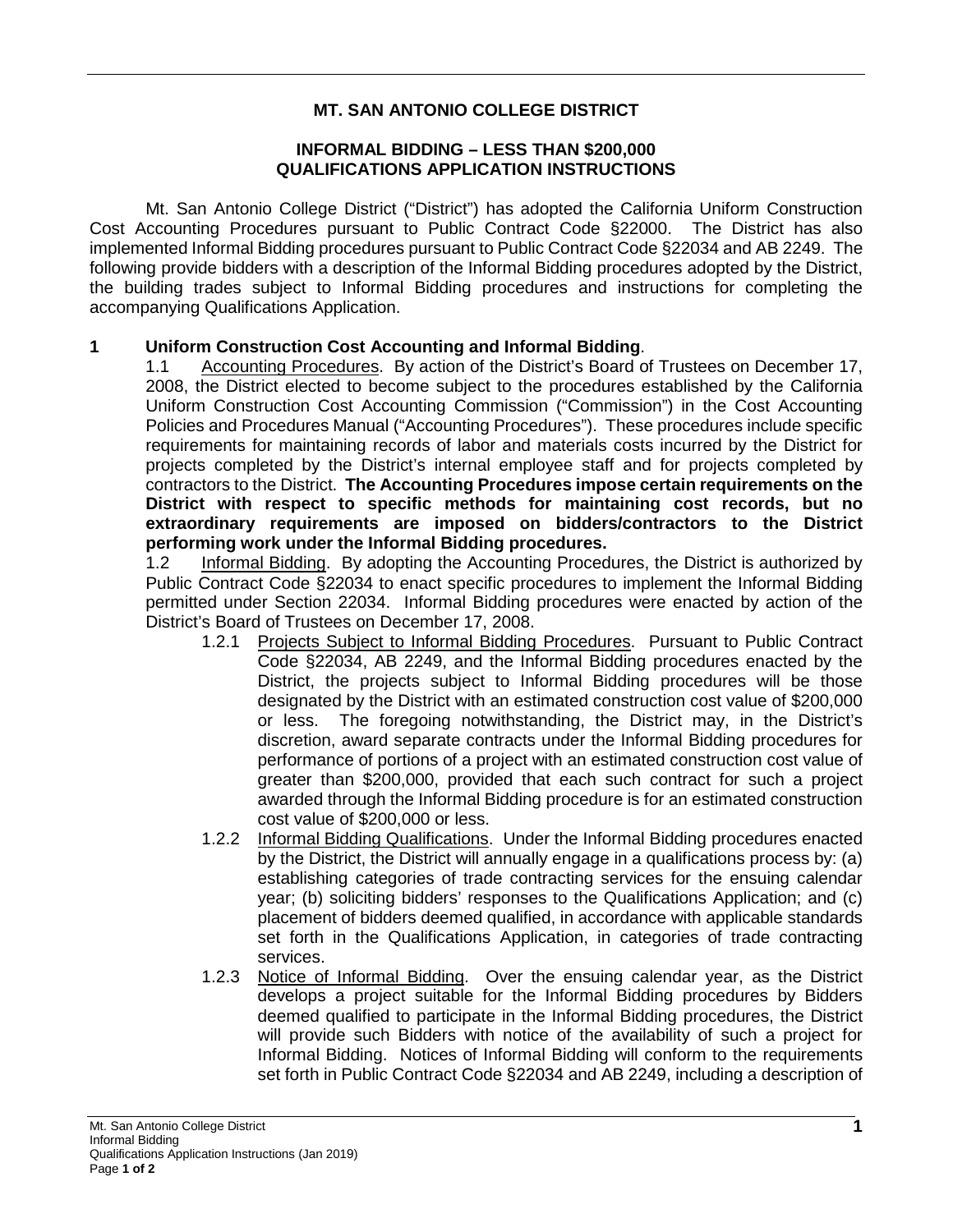the project in general terms, how to obtain additional information relating to the project and the date/time/place for submission of bid proposals.

#### **2 Qualifications Application.**

2.1 Purpose of Qualifications Application ("Application"). The Application is a part of the process for the District's selection of Bidders in specific trade categories to provide construction services for projects bid under the District's Informal Bidding procedures. Timely submitted Responses to the Application will be evaluated by the District.

2.2 Public Records. Except for materials deemed Trade Secrets (as defined in California Civil Code §3426.1) and materials specifically marked "Confidential" or "Proprietary," all materials submitted in response to the Application are deemed property of the District and public records upon submission to the District.

2.3 Errors/Discrepancies/Clarifications to the Application. If a Respondent encounters errors or discrepancies in the Application or portions thereof, the Respondent shall immediately notify the District's, Purchasing Department, in writing, of such error or discrepancy.

#### **3 Response to the Application.**

- 3.1 Submission of Response to the Application.
	- 3.1.1 Location for Submission of Response to the Application. Responses to the Application shall be emailed to [purchasing@mtsac.edu](mailto:purchasing@mtsac.edu).
	- 3.1.2 Application Response Costs. All costs and expenses incurred by a Respondent to prepare and submit a Response to the Application shall be borne solely and exclusively by the Respondent.

## 3.2 Application Response Contents/Format.

- 3.2.1 Response to the Application. All materials submitted in response to the Application shall be on 8 ½" x 11" paper, preferably in portrait orientation. Each Response to the Application must conform to the following described format and must include the content described below. Failure of a Respondent to submit its Response to the Application in a format and with content conforming to the following requirements will be a basis for the District's rejection of such Response to the Application for non-responsiveness.
- 3.2.2 Additional Materials. Respondents are not prohibited, but are discouraged, from submitting materials in addition to those specifically responding to the matters noted in the Application. If a Respondent elects to submit materials with its Response to the Application which are in addition to the matters described in Paragraph 3.2.5 below, the Respondent shall separately bind all such additional materials from the Response to the Application addressing the matters set forth in Paragraph 3.2.5 below.

### **4 NOTIFICATION OF PRE-QUALIFICATION RESULTS**

Bidders timely submitting Responses to the Application will be notified by telephone and or by email of their pre-qualification within thirty (30) calendar days after the latest date for submission of responses to the Application.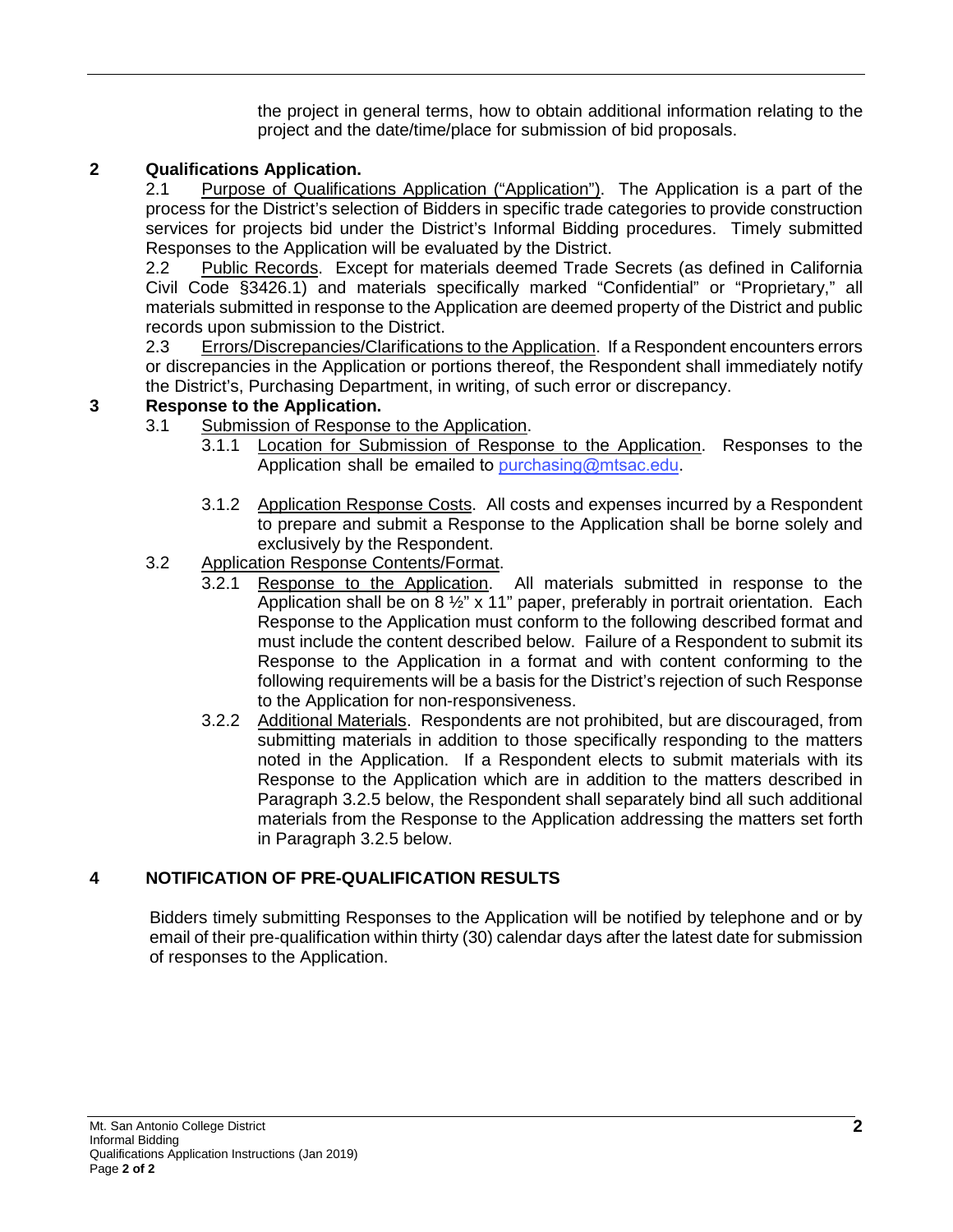## **MT. SAN ANTONIO COLLEGE COMMUNITY COLLEGE DISTRICT QUALIFIED BIDDERS LIST APPLICATION PROJECTS LESS THAN \$200,000**

Licensed Contractors wishing to be included in the District's Qualified Bidders List to bid projects less than \$200,000 under the California Uniform Public Construction Cost Accounting Act ("CUPCCA") must fully complete this application. Completed applications should be email to [purchasing@mtsac.edu](mailto:purchasing@mtsac.edu).

|                 | (as name appears on license) |             |
|-----------------|------------------------------|-------------|
|                 |                              |             |
| Title:          |                              |             |
| Address:        |                              |             |
|                 | (Street Address)             |             |
|                 | (City, State, Zip Code)      |             |
| Phone: $(\_\_)$ |                              | Fax: $(\_)$ |
|                 |                              | License No. |

### **Contractor Trade Categories**

The Contractor is currently licensed to perform and is interested in performing the following trade category(ies) of informally bid projects. By submitting this Application, the Contractor certifies to the District that the Contractor is currently licensed to perform the work of the trade categories for which the Contractor indicates interest in performing.

| <b>Requested</b><br><b>Trade</b><br><b>Category</b> | <b>Trade Category Description</b>                      | <b>Required</b><br><b>CLSB</b><br>Contractors'<br>License<br><b>Classification</b> |
|-----------------------------------------------------|--------------------------------------------------------|------------------------------------------------------------------------------------|
|                                                     | <b>Engineering Construction</b>                        | A                                                                                  |
|                                                     | General Building                                       | B                                                                                  |
|                                                     | Insulation and Acoustical                              | $C-2$                                                                              |
|                                                     | Boiler, Hot-Water and Steam Fitting                    | $C-4$                                                                              |
|                                                     | Framing and Rough Carpentry                            | $C-5$                                                                              |
|                                                     | Cabinet, Millwork and Finish Carpentry                 | $C-6$                                                                              |
|                                                     | Low Voltage Systems                                    | $\overline{C}$ -7                                                                  |
|                                                     | Concrete                                               | $C-8$                                                                              |
|                                                     | Drywall                                                | $C-9$                                                                              |
|                                                     | Electrical                                             | $C-10$                                                                             |
|                                                     | Elevator                                               | $C-11$                                                                             |
|                                                     | Earthwork and Paving                                   | $C-12$                                                                             |
|                                                     | Fencing                                                | $C-13$                                                                             |
|                                                     | <b>Flooring and Floor Covering</b>                     | $C-15$                                                                             |
|                                                     | <b>Fire Protection</b>                                 | $C-16$                                                                             |
|                                                     | Glazing                                                | $C-17$                                                                             |
|                                                     | Warm-Air Heating, Ventilating and Air-<br>Conditioning | $C-20$                                                                             |
|                                                     | <b>Building Moving/Demolition</b>                      | $C-21$                                                                             |
|                                                     | <b>Ornamental Metal</b>                                | $C-23$                                                                             |
|                                                     | Landscaping                                            | $C-27$                                                                             |
|                                                     | Lock and Security Equipment                            | $C-28$                                                                             |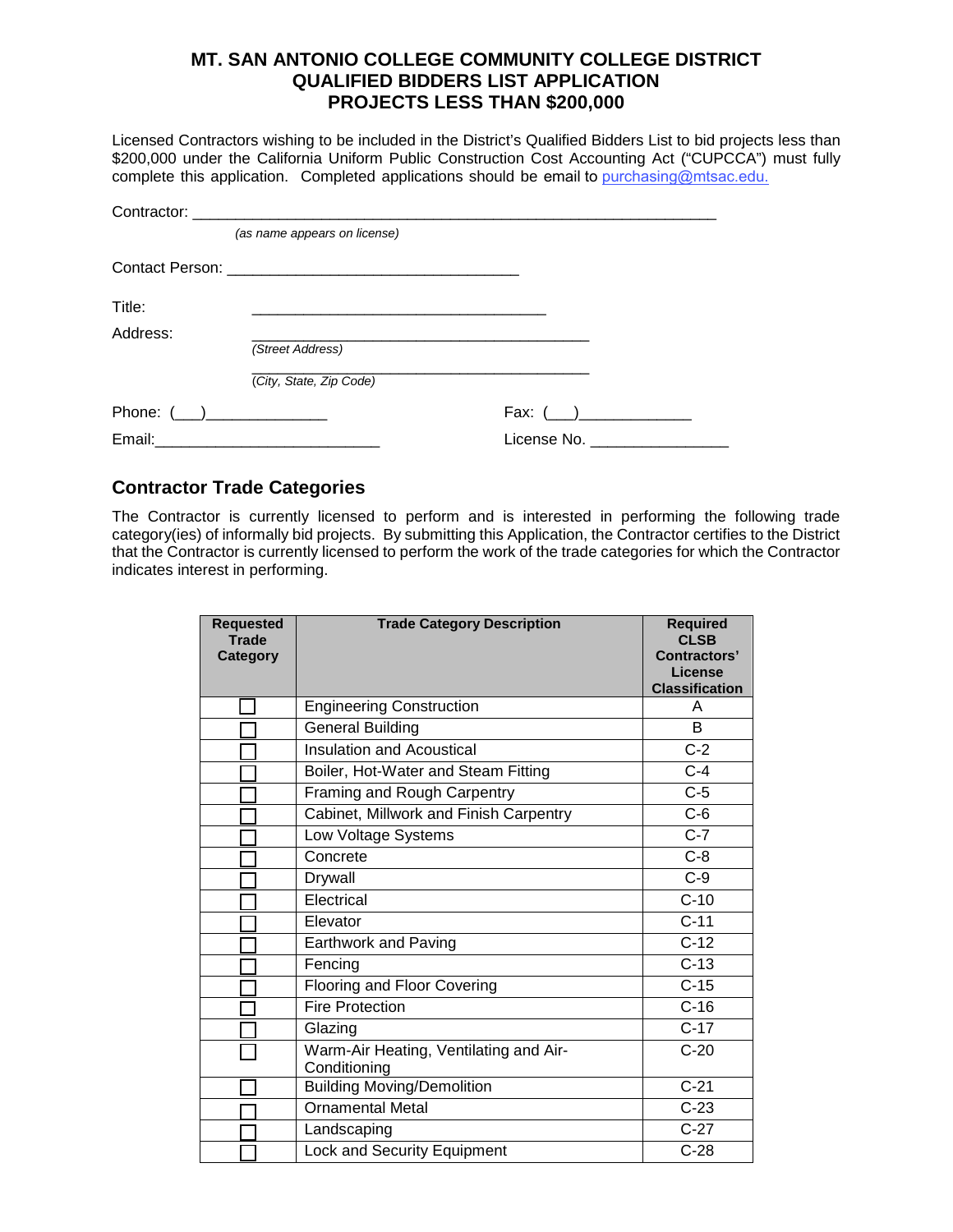| Masonry                                  | $C-29$             |
|------------------------------------------|--------------------|
| <b>Construction Zone Traffic Control</b> | $C-31$             |
| Parking and Highway Improvement          | $C-32$             |
| Painting and Decorating                  | $C-33$             |
| Pipeline                                 | $C-34$             |
| Lathing and Plastering                   | $\overline{C-35}$  |
| Plumbing                                 | $C-36$             |
| Refrigeration                            | $C-38$             |
| Roofing                                  | $C-39$             |
| Sanitation System                        | $C-42$             |
| <b>Sheet Metal</b>                       | $C-43$             |
| <b>Electrical Sign</b>                   | $C-45$             |
| Solar                                    | $C-46$             |
| <b>General Manufactured Housing</b>      | $C-47$             |
| <b>Reinforcing Steel</b>                 | $C-50$             |
| <b>Structural Steel</b>                  | $\overline{C}$ -51 |
| <b>Swimming Pool</b>                     | $\overline{C}$ -53 |
| Tile (Ceramic and Mosaic)                | $C-54$             |
| <b>Water Conditioning</b>                | $C-55$             |
| <b>Well Drilling</b>                     | $C-57$             |
| Welding                                  | $C-60$             |
| Awnings                                  | $C-61/D-03$        |
| Central Vacuum Systems                   | C-61/D-04          |
| <b>Concrete-Related Services</b>         | C-61/D-06          |
| <b>Elevated Floors</b>                   | C-61/D-10          |
| <b>Synthetic Products</b>                | C-61/D-12          |
| Hardware, Locks and Safes                | $C-61/D-16$        |
| Machinery and Pumps                      | C-61/D-21          |
| <b>Metal Products</b>                    | C-61/D-24          |
| Doors, Gates and Activating Devices      | C-61/D-28          |
| Paperhanging                             | C-61/D-28          |
| Pile Driving/Pressure Foundation Jacking | C-61/D-30          |
| Pole Installation and Maintenance        | C-61/D-31          |
| <b>Prefabricated Equipment</b>           | C-61/D-34          |
| Pool and Spa Maintenance                 | $C-61/D-35$        |
| Sand and Water Blasting                  | C-61/D-38          |
| Scaffolding                              | C-61/D-39          |
| <b>Siding and Decking</b>                | C-61/D-41          |
| Non-Electrical Sign Installation         | C-61/D-42          |
| <b>Tree Service</b>                      | C-61/D-49          |
| <b>Suspended Ceilings</b>                | C-61/D-50          |
| <b>Window Coverings</b>                  | C-61/D-52          |
| Trenching                                | C-61/D-56          |
| Hydroseed Spraying                       | C-61/D-59          |
| Air and Water Balancing                  | C-61/D-62          |
| <b>Construction Cleanup</b>              | C-61/D-63          |
| Non-Specialized                          | C-61/D-64          |
| Weatherization and Energy Conservation   | C-61/D-65          |